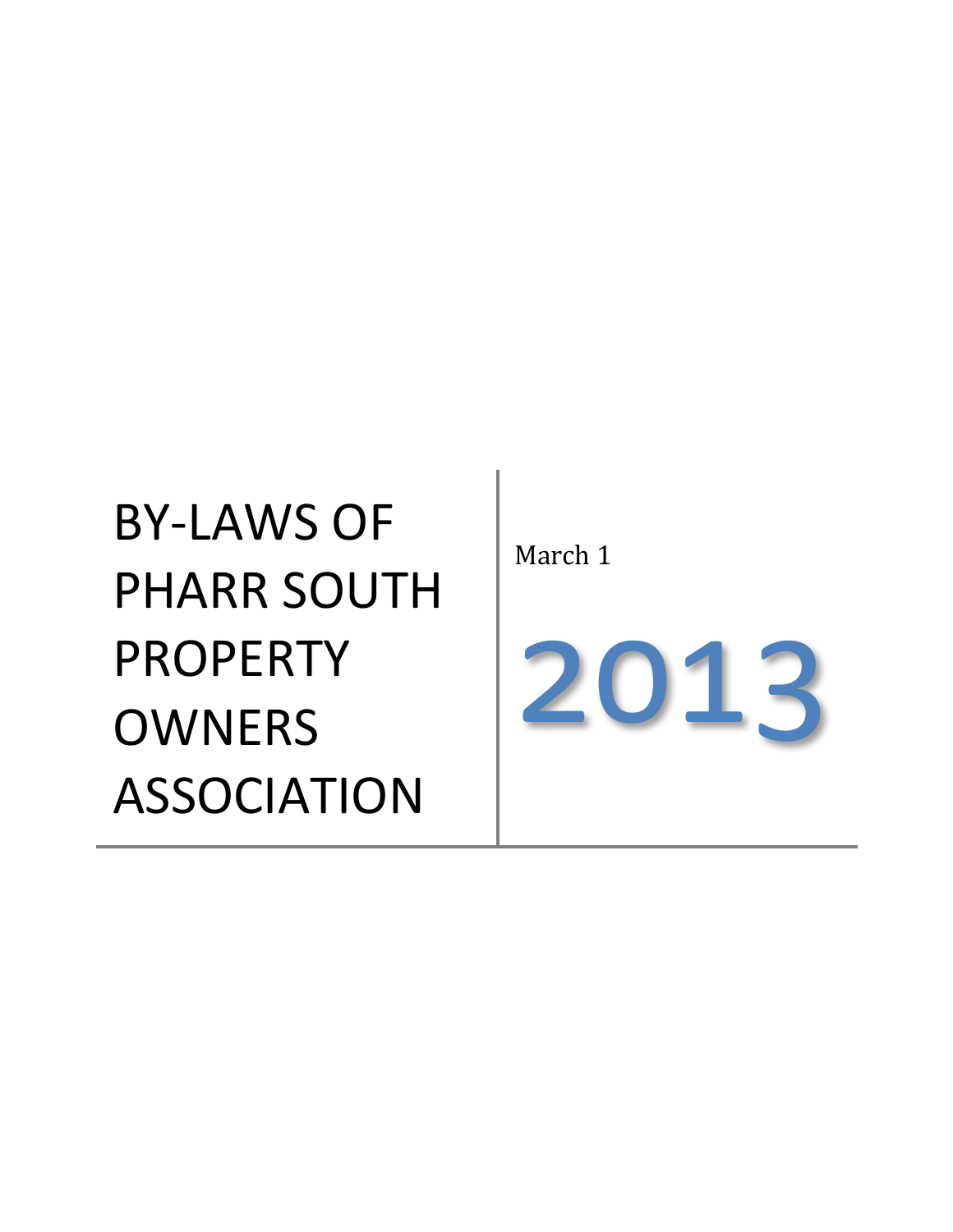# **Contents**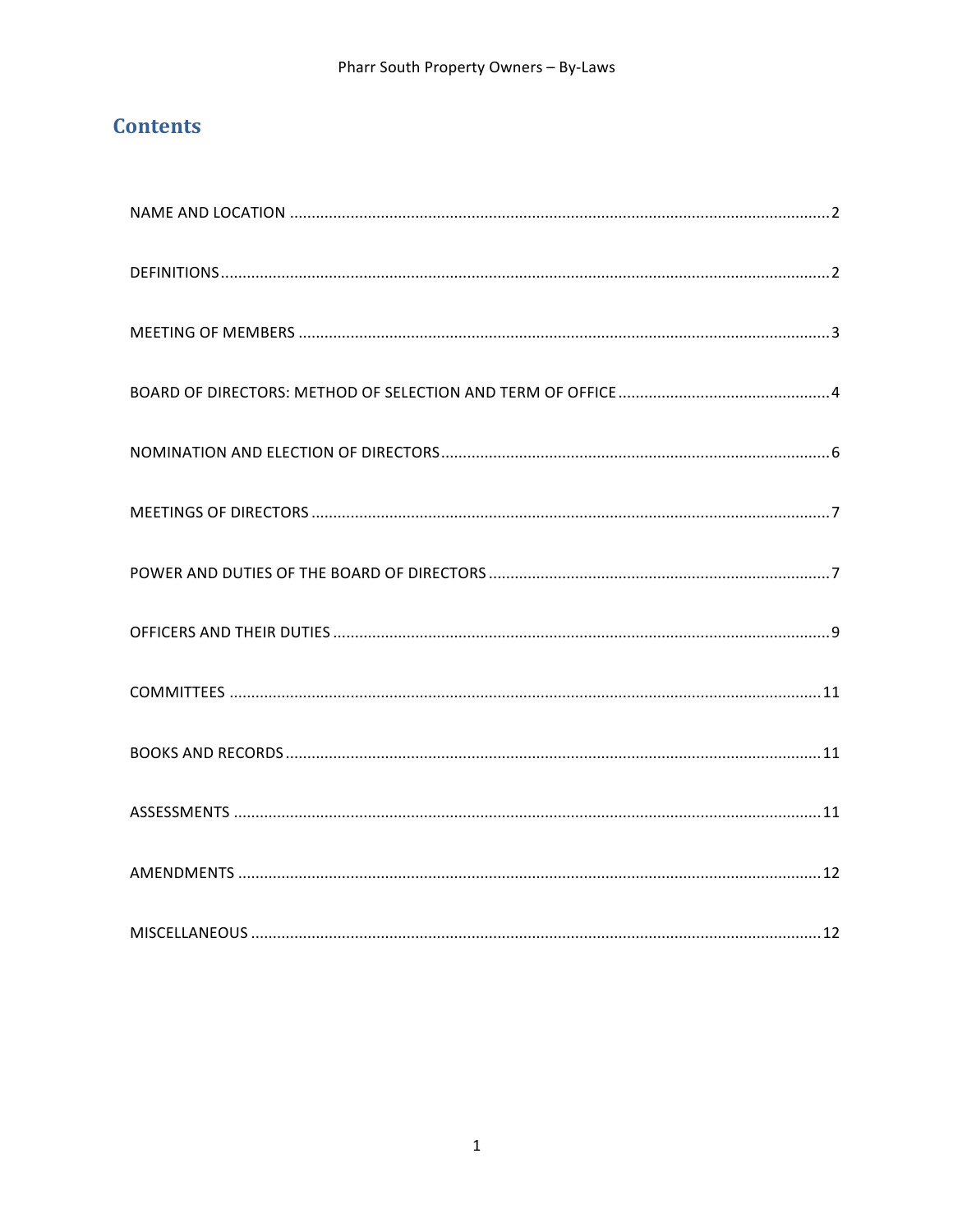Pharr South Property Owners - By-Laws

#### **BY-LAWS**

# **OF**

#### **PHARR SOUTH PROPERTY OWNERS**

#### **ASSOCIATION**

#### **ARTICLE I**

#### **NAME AND LOCATION**

The name of the corporation is PHARR SOUTH PROPERTY OWNERS ASSOCIATION, hereinafter referred to as the "Association". The principal office of the corporation shall be located at 1402 S. Cage Boulevard, Pharr, Texas, 78577, but meetings of members and Directors may be held at such place within Hidalgo County in the State of Texas as may be designated by the Board of Directors.

#### **ARTICLE II**

#### **DEFINITIONS**

- Section 1. "ASSOCIATION" shall mean and refer to the Pharr South Property Owners Association, a Texas Non-Profit Corporation, doing business as Property Owners of Pharr South (POPS), responsible for managing the affairs of the Subdivision.
- Section 2. **"OWNER**" means a person who holds record title to property in the Pharr South subdivision and includes the personal representative of a person who holds record title to that property.
- Section 3. "**PROPERTIES**" shall mean and refer to that certain real property described in the Declaration of Covenants, Conditions and Restrictions covering the Pharr South Subdivision, Hidalgo County, Texas, and such additions to such declaration as may hereafter be brought within the jurisdictions of the Association.
- Section 4. "**COMMON AREA**" shall mean all real property and improvements thereon owned by the Association for the common use and enjoyment of the owners.
- Section 5. "LOT" shall mean and refer to any numbered lot or plot of land shown in any recorded subdivision Map or Plat of the Properties with the exception of the common area.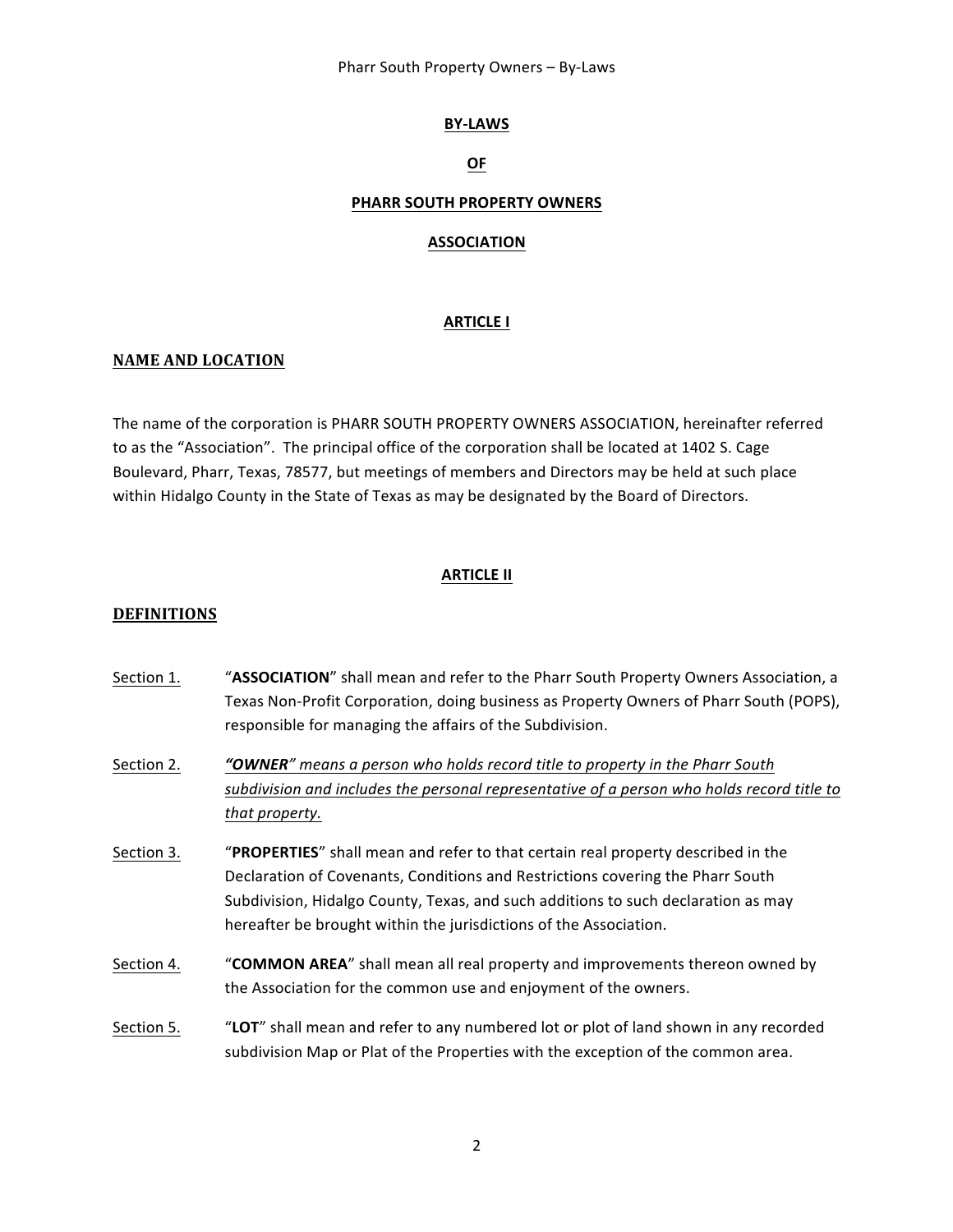- Section 6. "MOBILE HOME or MANUFACTURED HOME" shall mean a movable dwelling unit designed and constructed (not constructed on site) for permanent occupancy by a single family which contains permanent eating, cooking, sleeping and sanitary facilities, which is designed to be moved by axles and wheels forming a part of such unit (which axles and wheels may, however, be removed while the unit is at rest) and which units are manufactured with complete plumbing and electrical systems ready for hook up. MOBILE HOME or MANUFACTURED HOME shall not be deemed to include a travel trailer, motor home, 5th wheel, camper, or any kind of recreational vehicle or "homemade" dwelling.
- Section 6A. **"RECREATIONAL VEHICLE**" or "RV" shall mean Motor Homes, 5th wheel, any travel trailers pulled by a tow vehicle, pick-ups with slide-in living quarters, vans with living facilities and fold down or slide-out units.
- Section 6B. "PARK MODEL" is a housing unit under 400 square feet designed and constructed for permanent occupancy by a single family.
- Section 7. "DECLARATION" means an instrument filed in the real property records of a county that includes restrictive covenants governing a residential subdivision.
- Section 8. "**MEMBER**" shall mean and refer to those persons entitled to membership as provided in the Declaration.
- Section 9. **"VOTING MEMBER**" means an individual who represents one vote for a lot. Each lot *shall have one vote only.*
- Section 10. *"ASSESSMENT*" means a regular assessment, special assessment, or other amount a property owner is required to pay a property owners' association under the dedicatory *instrument* or by law.

# **ARTICLE III**

# **MEETING OF MEMBERS**

Section 1. Annual Meeting

A regular annual meeting of members of the Association shall be held on the second Saturday of January of each year, at the hour of 10:00 o'clock A.M.

Section 2. Special Meetings

Special meetings of the members may be called at any time by the President or by the Board of Directors, or upon written request by *one-tenth* (1/10) of all members who are entitled to vote.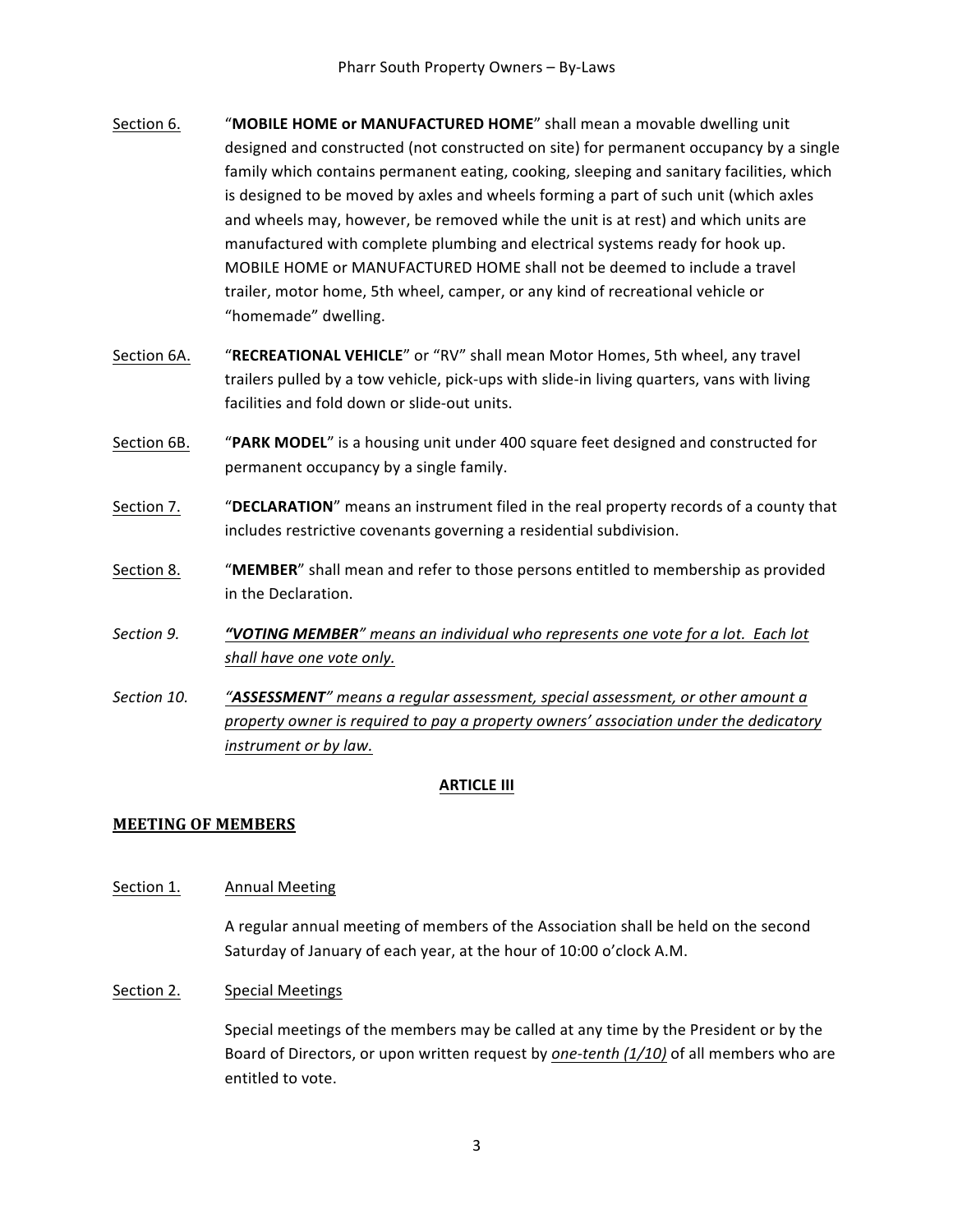# Section 3. Notice of Meetings

*Written notice of each annual or special meeting of the members, stating the date, location, time and purpose, shall be given by, or at the direction of the secretary or person authorized to call the meeting at least 10 but not more than 60 days before such meeting, will be mailed to each member entitled to vote.* 

#### Section 4. Quorum

The presence of 180 lot owners at the meeting of members entitled to cast, or of proxies entitled to cast, shall constitute a quorum for any action except as otherwise provided in the Articles of Incorporation, the Declaration, or these By-Laws. If, however, such quorum shall not be present or represented at any meeting, the members entitled to vote thereat shall have power to delay the meeting without notice other than announcement at the meeting, until a quorum as aforesaid shall be present or be represented.

#### Section 5. Proxies

At all meetings of members, each voting member may vote in person, by proxy, by *absentee vote or in accordance with Chapter 209 of the Texas Residential Property Owners Protection Act, of the Texas Property Code.* All proxies shall be revocable. All proxies automatically cease upon conveyance by the member of his lot.

# **ARTICLE IV**

# **BOARD OF DIRECTORS: METHOD OF SELECTION AND TERM OF OFFICE**

#### Section 1. Number of Directors

The affairs of this Association shall be managed by a Board of nine (9) Directors, who must be members of the Association. The number of Directors may be changed by an amendment of the By-Laws of the Association.

# Section 2. Selection and Term of Office

Three (3) Directors will be elected every year for a term of three years with the entire membership acting as the election body. The vacancies will be those of Directors whose previous three year term is expiring. Any members, who are qualified, may serve on the Board of Directors pursuant to Chapter 209 of the Texas Residential Property Owners *Protection Act, of the Texas Property Code.*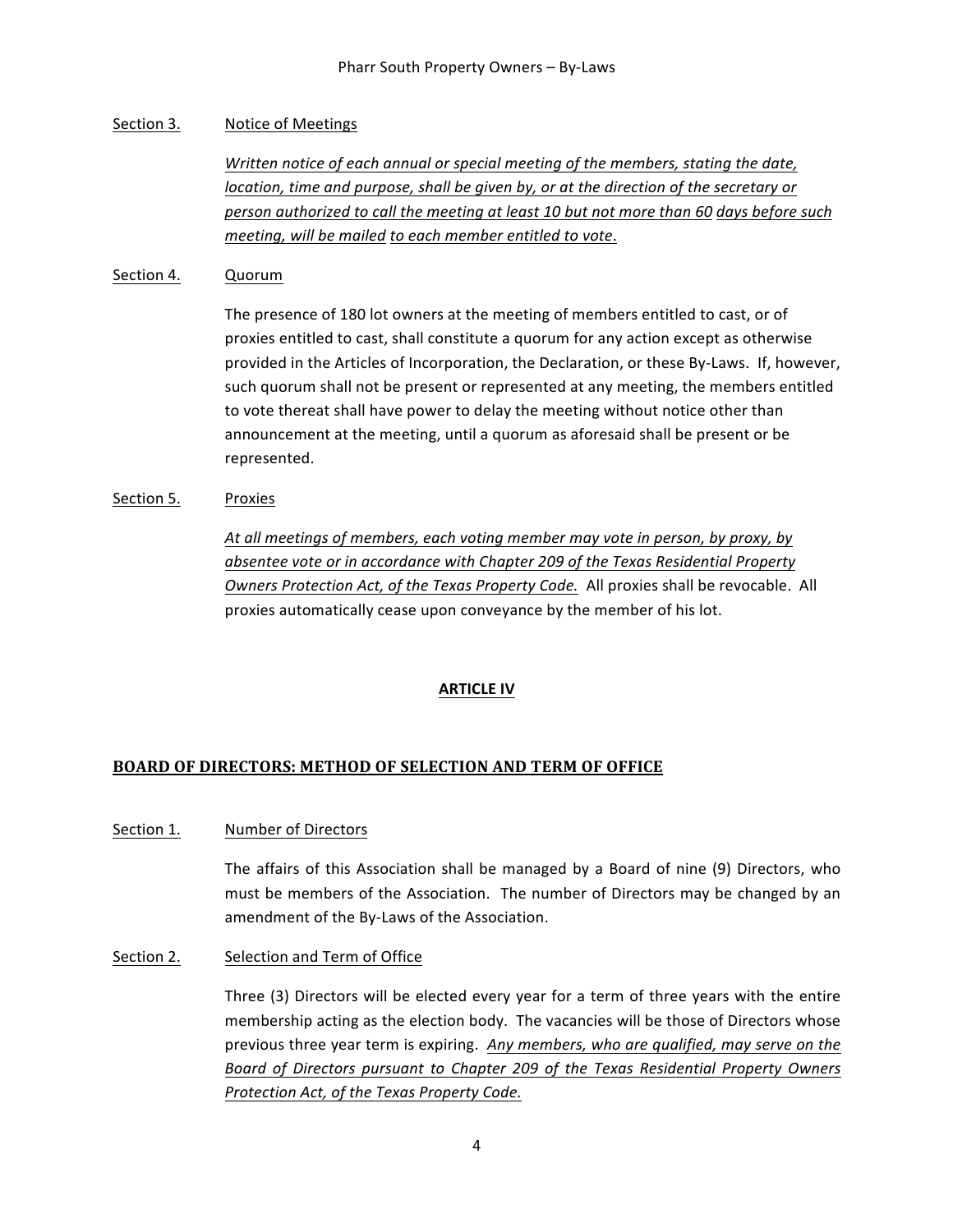The Association will be partitioned into five (5) districts as outlined below:

District 1 shall include: Lots 1-20, 37-61, 78-109. (77 lots)

District 2 shall include: Lots 21-36,62-77, 110-121, 145-150, 173-177, 210-218, 240-243, 258-262, 323-326. (77 lots)

District 3 shall include: Lots 122-144, 151-172, 272-281, 327-339, 358-361, 379-382. (76 lots)

District 4 shall include: Lots 282-322, 340-357, 362-378. (77 lots)

District 5 shall include: Lots 178-209, 219-239, 244-257, 263-271. (76 lots)

Each of the five Districts will be represented by one of the nine Directors. The Board of Directors will determine among themselves and with input from District members, when requested by such members or when deemed appropriate or desirable by the Board of Directors, as to which Director will be assigned as the designated District Representative. It is desirable that the appointed District Director assume the post for the duration of his/her term, but such assignment is not mandatory. The tasks involved in serving as a District Director will be in addition to other duties assumed, appointed or elected as a member of the Board of Directors.

*In* the event the Nominating Committee is unable to designate a candidate for a vacancy *to* be elected by the membership at the Annual Meeting or there are no nominations *from* the *floor for the vacancy, the post will be declared vacant and may or may not be* filled by an appointment by the Board of Directors after the Annual Meeting. The *number* of remaining years of that specific office will be filled by nomination and election *or by the appointment process.*

#### Section 3. Removal

Any Director, may be removed from the Board, with or without cause, by a majority of the members of the Association. In the event of *disability*, death, resignation or removal of a Director, his/her successor shall be selected by the remaining members of the Board and shall serve for the remainder of the term of the director he/she replaces.

# Section 4. Compensation

No Director shall receive compensation for any service he/she may render to the Association. However, any Director may be reimbursed for his/her actual expenses incurred in the performance of his/her duties.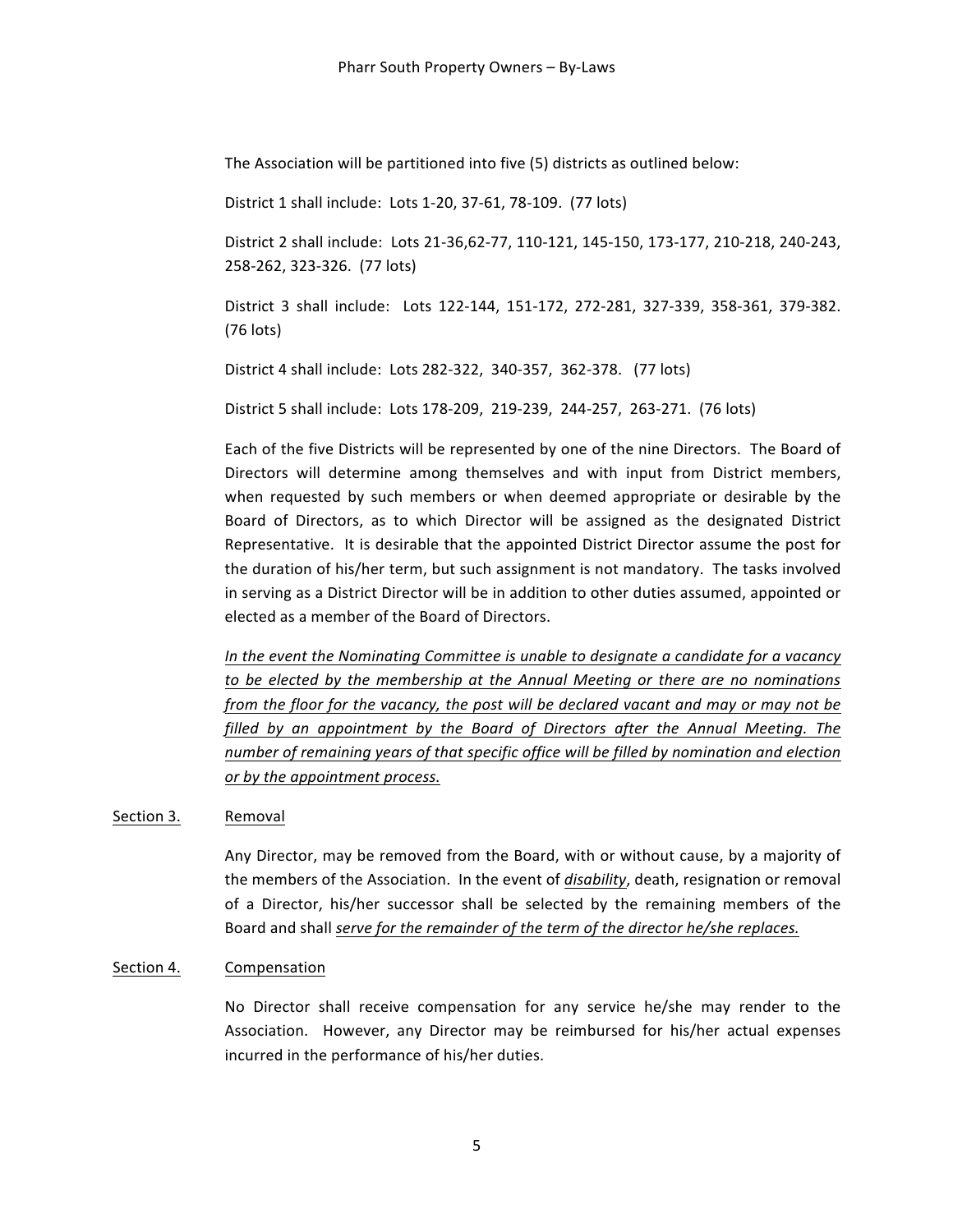# Section 5 Action Taken Without a Meeting

The Directors shall have the right to take any action in the absence of a meeting, which they could take at a meeting, by obtaining the approval of a majority of the Directors. Any action so approved shall have the same effect as though taken at a meeting of the Directors. All Directors shall be notified in person or by phone of the proposed action to be taken. A letter must be mailed to those Directors not reached. All Directors shall be notified of any action taken within seven days of the approved or disapproved action.

#### **ARTICLE V**

#### **NOMINATION AND ELECTION OF DIRECTORS**

#### Section 1. Nomination

- (a) Nomination for election to the Board of Directors shall be made by a Nominating Committee. The Nominating Committee shall consist of a Chairman, who shall be a member of the Board of Directors, and two members of the Association from each of the five Districts. The Nominating Committee shall be appointed by the Board of Directors prior to each Annual Meeting to serve until the close of the next Annual Meeting and such appointment shall be announced at each Annual Meeting. The Nominating Committee shall make as many nominations for the election to the Board of Directors as it shall in its discretion determine, but not less than the number of vacancies that are to be filled.
- (b) An announcement of the candidates selected by the Nominating Committee will be made at an informal meeting of the membership on the first Saturday of December of each year. The announcement will be made by the Chairman of the Nominating Committee. The Chairman will accept nominations from the floor on that date, provided the nominee has agreed to become a candidate for the vacancy on the Board of Directors. No further nominations will be accepted after this announcement date. The names of all nominees will be placed on the ballot for election at the Annual Meeting.

#### Section 2. Election

(a) The election to the Board of Directors shall be by secret written ballot. At such election the members or their proxies may cast, in respect to each vacancy, as many votes as they are entitled to exercise under the provisions of the Declaration. The persons receiving the largest number of votes shall be elected. Ballots in an Association wide election, written and signed ballots are not required for *uncontested races.* Cumulative voting is not permitted.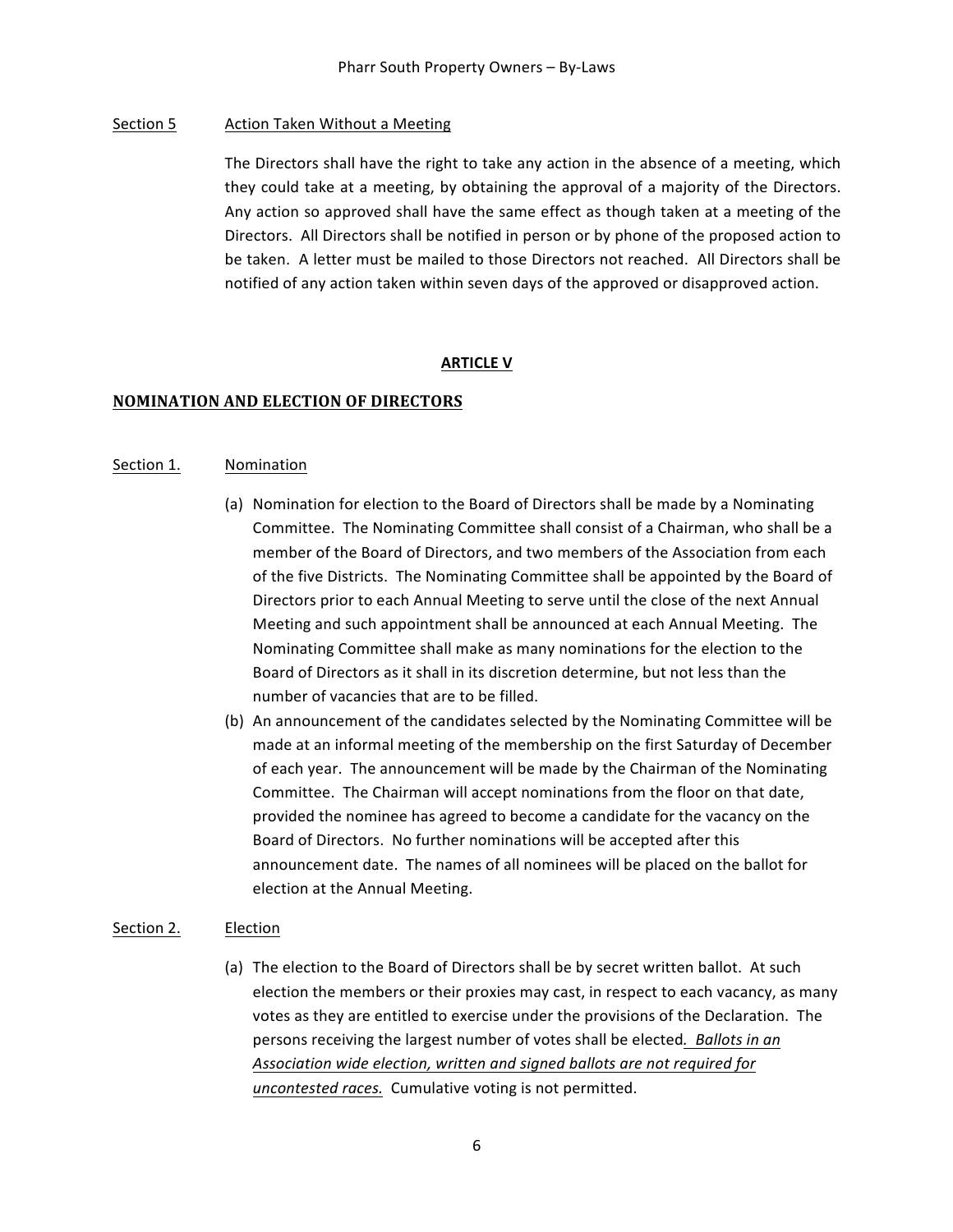- (b) The first order of business at the Annual Meeting shall be the execution of proxy voting. General voting shall follow.
- (c) A 10 vote or less difference in votes for the final Board position will result in an automatic recount. No results would be announced until the recount is completed.

In the event of a tie between candidates for the final position on the Board, the position will be awarded on the basis of a coin toss.

# **ARTICLE VI**

# **MEETINGS OF DIRECTORS**

Section 1. Regular Meetings

*Regular meetings of the Board of Directors shall be held, without notice, at such place* and hour as may be fixed by resolution of the Board.

Section 2. Special Meetings

Special meetings of the Board of Directors shall be held when called by the President of the Association, or by any five Directors.

# Section 3. Quorum

A majority of the number of Directors shall constitute a quorum for the transaction of business. Every act or decision done or made by a majority of the Directors present shall be regarded as an act of the Board. Such acts will be recorded and posted for members of the Association.

# **ARTICLE VII**

# **POWER AND DUTIES OF THE BOARD OF DIRECTORS**

Section 1. Power

The Board of Directors shall have power to:

(a) Adopt and publish rules and regulations governing the use of the Common Area and facilities, and the personal conduct of members and their guests thereon, and to establish penalties for the infraction thereof;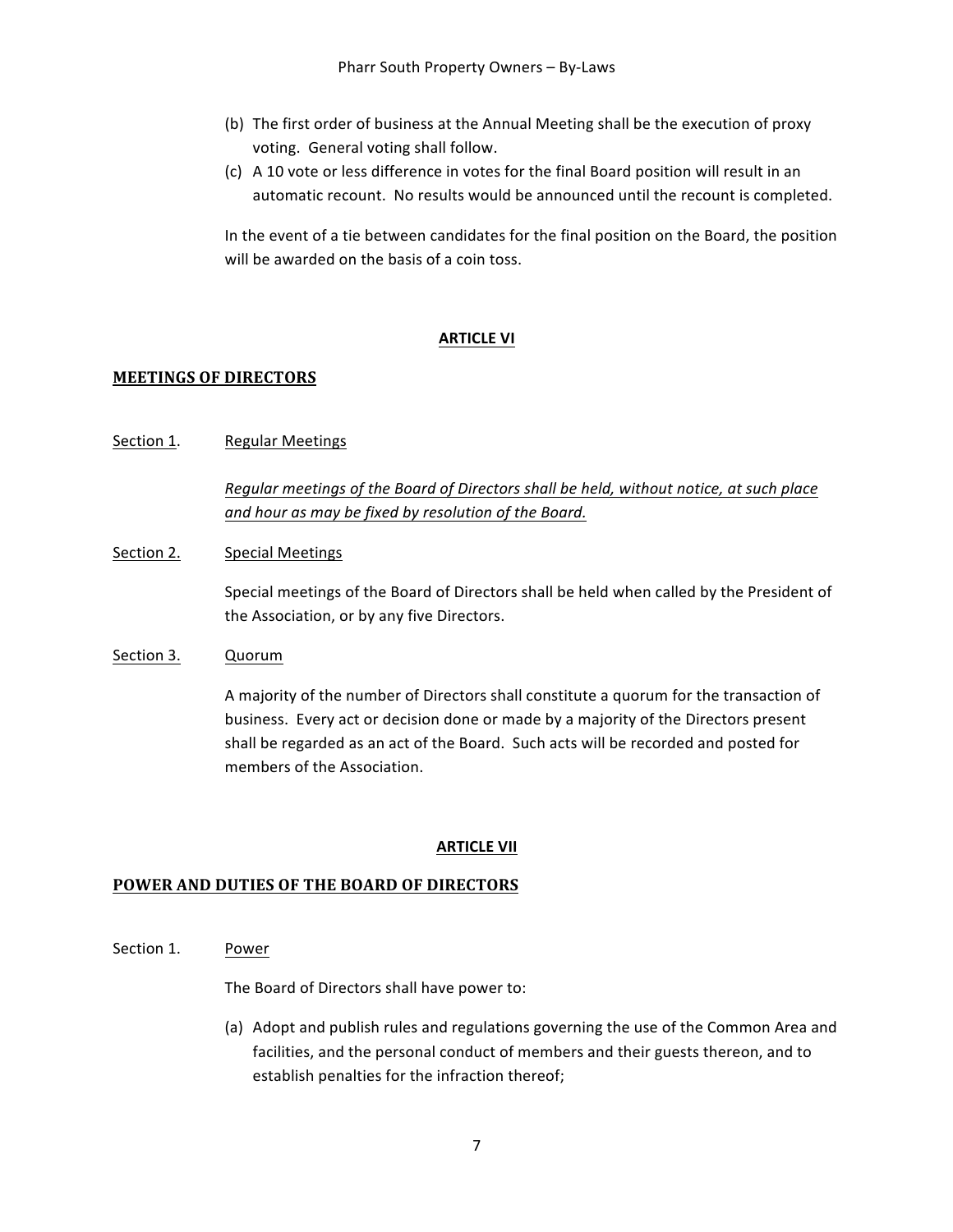- (b) *Suspend the right to use the recreational facilities* by the member during any period in which such member shall be in default in the payment of any assessment levied by the Association. Such rights may also be suspended, after notice and hearing, for a period not to exceed 60 days for infraction of published rules and regulations;
- (c) Impose fines as established in the Rules and Regulations;
- (d) Exercise for the Association all powers, duties and authority vested in or delegated to this Association and not reserved to the membership by other provisions of these By-Laws, the Articles of Incorporation, or the Declaration;
- (e) Declare the office of a member of the Board of Directors to be vacant in the event such member shall be absent from three (3) consecutive regular meetings of the Board of Directors; and

Employ a manager, independent contractors, or such other employees as they deem necessary, and to prescribe their duties.

# Section 2. Duties

It shall be the duty of the Board of Directors to:

- (a) Cause to be kept a complete record of all its acts and corporate affairs and to present a statement thereof to the members of the annual meeting of the members, or at any special meeting which such statement is requested in writing by *one-tenth* (1/10) of the members who are entitled to vote;
- (b) Supervise all officers, agents and employees of this Association, and to see that their duties are properly performed;
- (c) As more fully provided in the Declaration, to:
	- (1) Fix the amount of annual assessment against the lots at least thirty (30) days in advance of each annual assessment period;
	- (2) Provide written notice of each assessment to every owner subject thereto to at least thirty (30) days in advance of each annual meeting; and
	- (3) At its discretion, the Association *may seek a lien and/or judgment* against the property or foreclose on the property for which assessments are not paid within thirty (30) days after due in accordance with Chapter 209 of the Texas Residential Property Owners Protection Act.
- (d) Issue, or to cause an appropriate officer to issue, upon demand by any person, a certificate setting forth whether or not any assessment has been paid. A reasonable charge may be made by the Board for the issuance of these certificates. If a certificate states an assessment has been paid, such certificate shall be conclusive evidence of such payment;
- (e) Procure and maintain adequate liability and hazard insurance on property owned by the Association;
- (f) Cause all officers or employees having fiscal responsibilities to be bonded, as it may deem appropriate;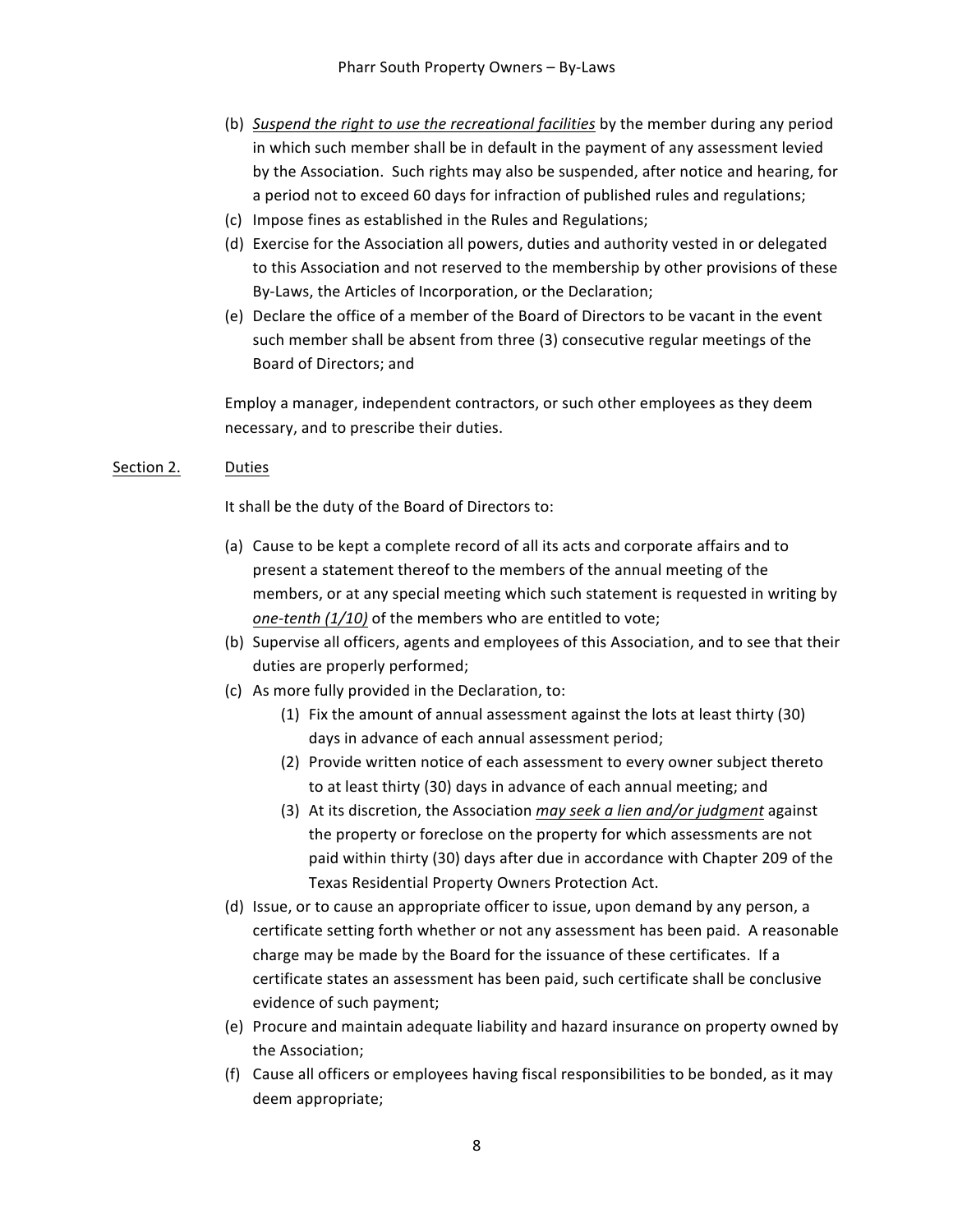- (g) Cause the Common Area to be maintained;
- (h) Maintain with the Internal Revenue Service the tax exempt status of the Association.

#### **ARTICLE VIII**

#### **OFFICERS AND THEIR DUTIES**

#### Section 1. Enumeration Officers

The officers of the Association shall be a President and Vice-President, who shall at all times be members of the Board of Directors, a Secretary, and a Treasurer, and such other officers as the Board may deem necessary.

#### Section 2. Election of Officers

The election of officers shall take place at the first meeting of the Board of Directors following each annual meeting of the members.

#### Section 3. Term

The officers of this Association shall be elected annually by the Board and each shall hold office for *a term of one (1) year* unless he/she resign, or shall be removed, or otherwise be disqualified to serve. A Director can succeed him/herself as President of the Association for a second term.

#### Section 4. Special Appointments

The Board may elect such other officers as the affairs of the Association may require, each of whom shall hold office for such period, have such authority, and perform such duties as the Board may determine.

#### Section 5. Resignation and Removal

Any officer may be removed from office without cause by the Board. Any officer may resign at any time giving written notice to the Board, the President or the Secretary. Such resignation shall take effect on the date of receipt of such notice or at any later time specified therein, and unless otherwise specified therein, the acceptance of such resignation shall not be necessary to make it effective.

#### Section 6. Vacancies

A vacancy in any office may be filled with appointment by the Board. The officer appointed to such vacancy shall serve for the remainder of the term of the officer he/she replaces.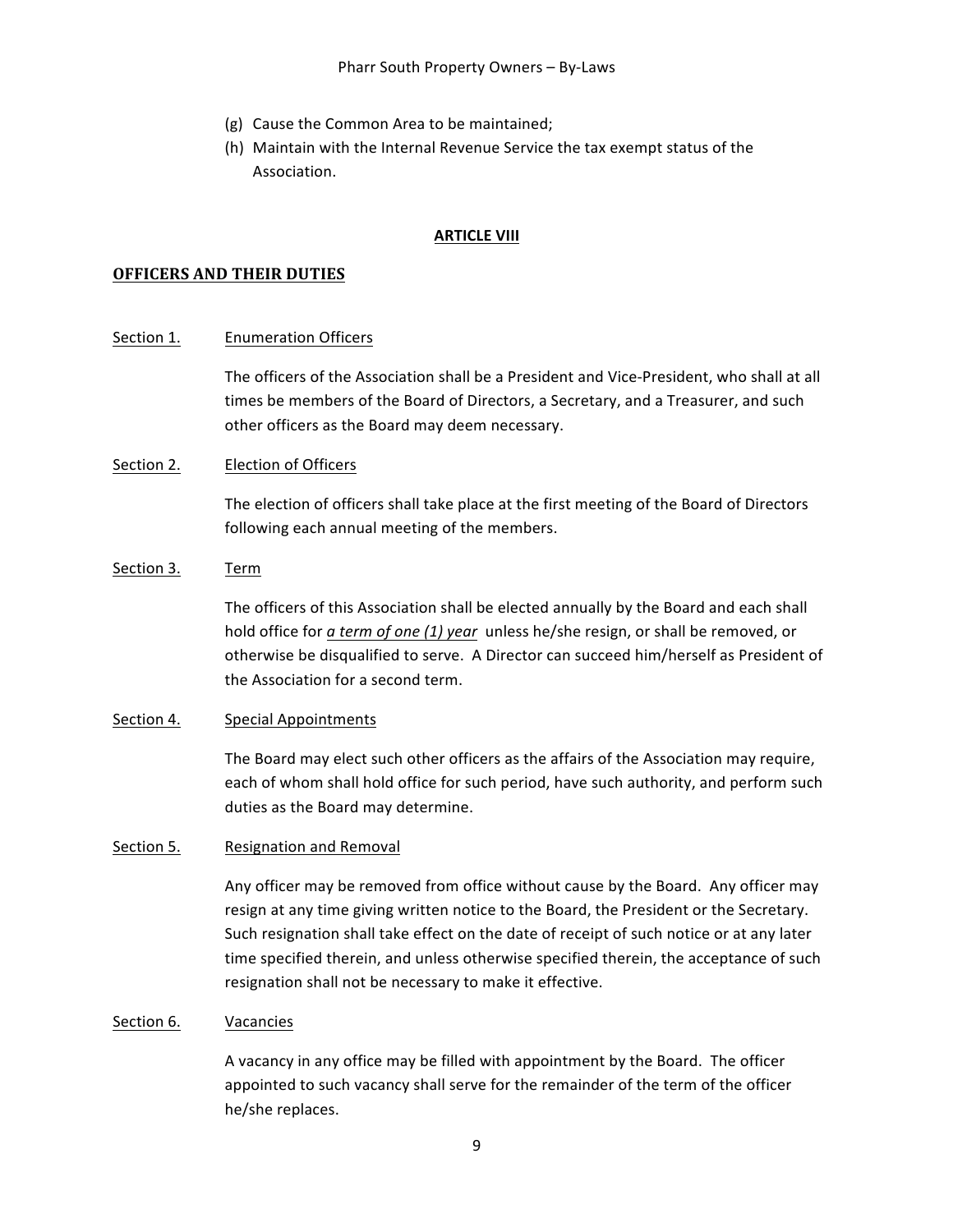#### Section 7. Multiple Officers

No person shall simultaneously hold more than one of any of the offices except in the case of special offices created pursuant to Section 4 of this Article.

#### Section 8. Duties

The duties of the officers are as follows:

#### President

The President shall preside at all meetings of the Board of Directors; shall serve notice of meetings of the Board; shall see that orders and resolutions of the Board are carried out; may sign all leases, mortgages, deeds and other written instruments and may cosign all checks and promissory notes, except as may be otherwise approved by the Board of Directors.

#### Vice-President

The Vice-President shall act in the place and stead of the President in the event of his/her absence, inability or refusal to act, and shall exercise and discharge such other duties as may be required of him/her by the Board.

#### Secretary

The Secretary shall record the votes and keep the minutes of all meetings and proceedings of the Board and of the members; keep the corporate seal of the Association and affix it on all papers requiring said seal; serve notice of meetings of the members; keep appropriate current records showing the members of the Association together with their addresses, and shall perform such other duties as required by the Board.

# Treasurer

The Treasurer or designee shall receive and deposit in appropriate bank account all monies of the Association and shall disburse such funds as directed by resolution of the Board of Directors; may sign all checks and promissory notes of the Association except as otherwise approved by the Board of Directors; keep proper books of account; cause an annual audit of the Association books to be made at the completion of each fiscal year; and shall prepare an annual budget and a statement of income and expenditures to be presented to the membership at its regular annual meeting, and make available a copy of each to the members.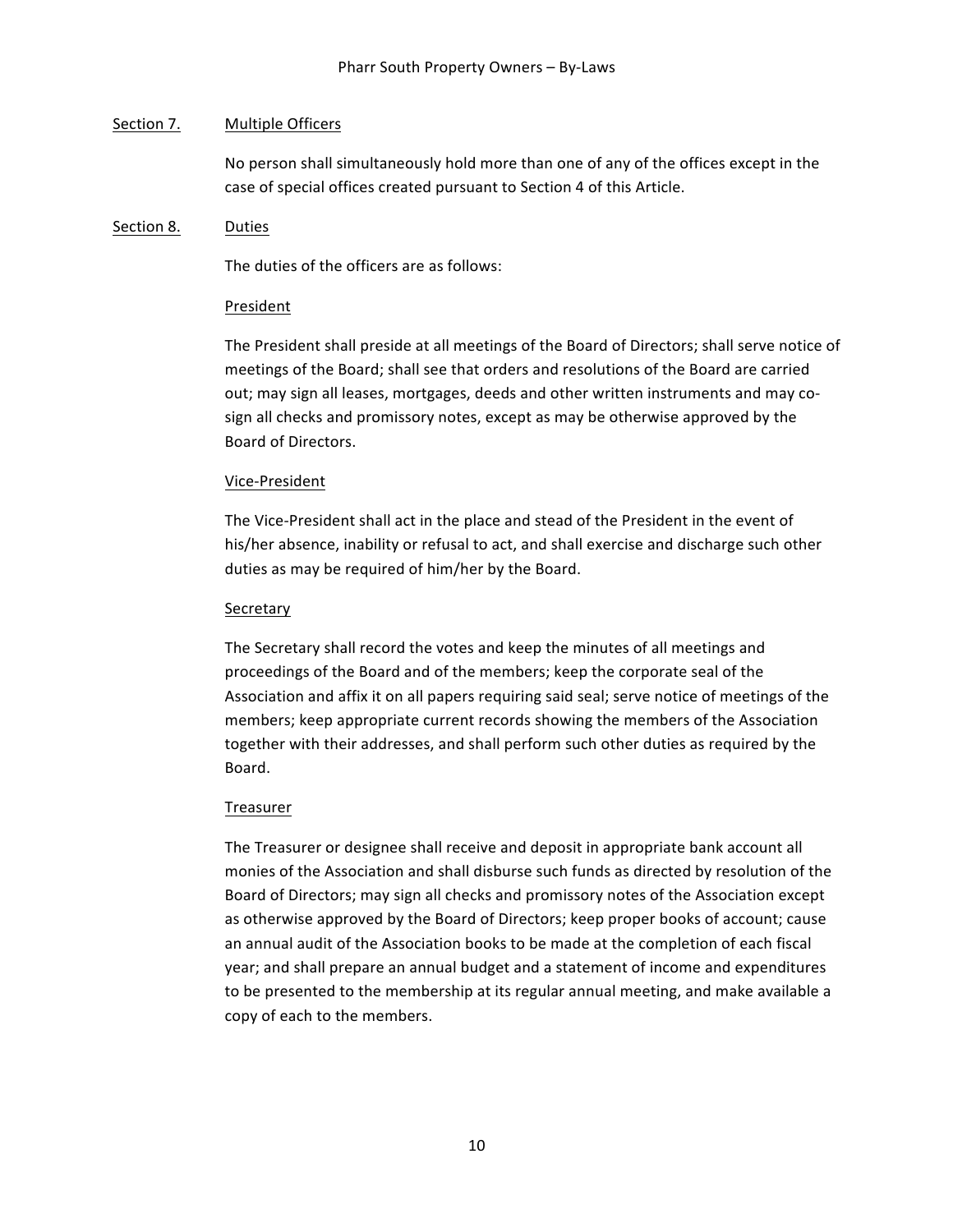# **ARTICLE IX**

# **COMMITTEES**

The Board of Directors may appoint committees as deemed appropriate, as provided in the Declaration, and a Nominating Committee as provided in these By-Laws. The Board of Directors shall appoint other committees as deemed appropriate in carrying out its purpose.

# **ARTICLE X**

# **BOOKS AND RECORDS**

The books, records and papers of the Association shall at all times, during reasonable business hours, be subject to inspection by any member of the Association. This inspection is for written records and copies of the written records will be provided within *ten* (10) business days at a reasonable cost (personnel files to be excluded). The Declaration, the Articles of Incorporation and the By-Laws of the Association shall be available for inspection by any member at the principal office of the Association, where copies may be purchased at a reasonable cost. Inspection of written books and records shall be in accordance with Chapter 209 of the Texas Residential Property Owner Protection Act, of the Texas *Property Code.*

# **ARTICLE XI**

# **ASSESSMENTS**

Subject to the requirements of Chapter 209 of the Texas Residential Property Owner Protection Act, of *the Texas Property Code*, and as more fully provided in the Declaration, each member is obligated to pay to the Association annual and special assessments which are secured by a continuing lien upon the property against which the assessment is made. Any assessments which are not paid when due shall be delinquent. If the assessment is not paid within thirty (30) days after the due date, the assessment shall bear interest from the date of delinguency, accompanied by fines as set forth in the Rules, Regulations and Policies of POPS, and the Association may bring an action at law against the Owner personally obligated to pay the same or foreclose the lien against the property. Interest, costs, and reasonable attorney's fees of any such action shall be added to the amount of such assessment. No Owner may waive or otherwise escape liability for the assessments provided for herein by non-use of the Common Area or abandonment of his/her Lot.